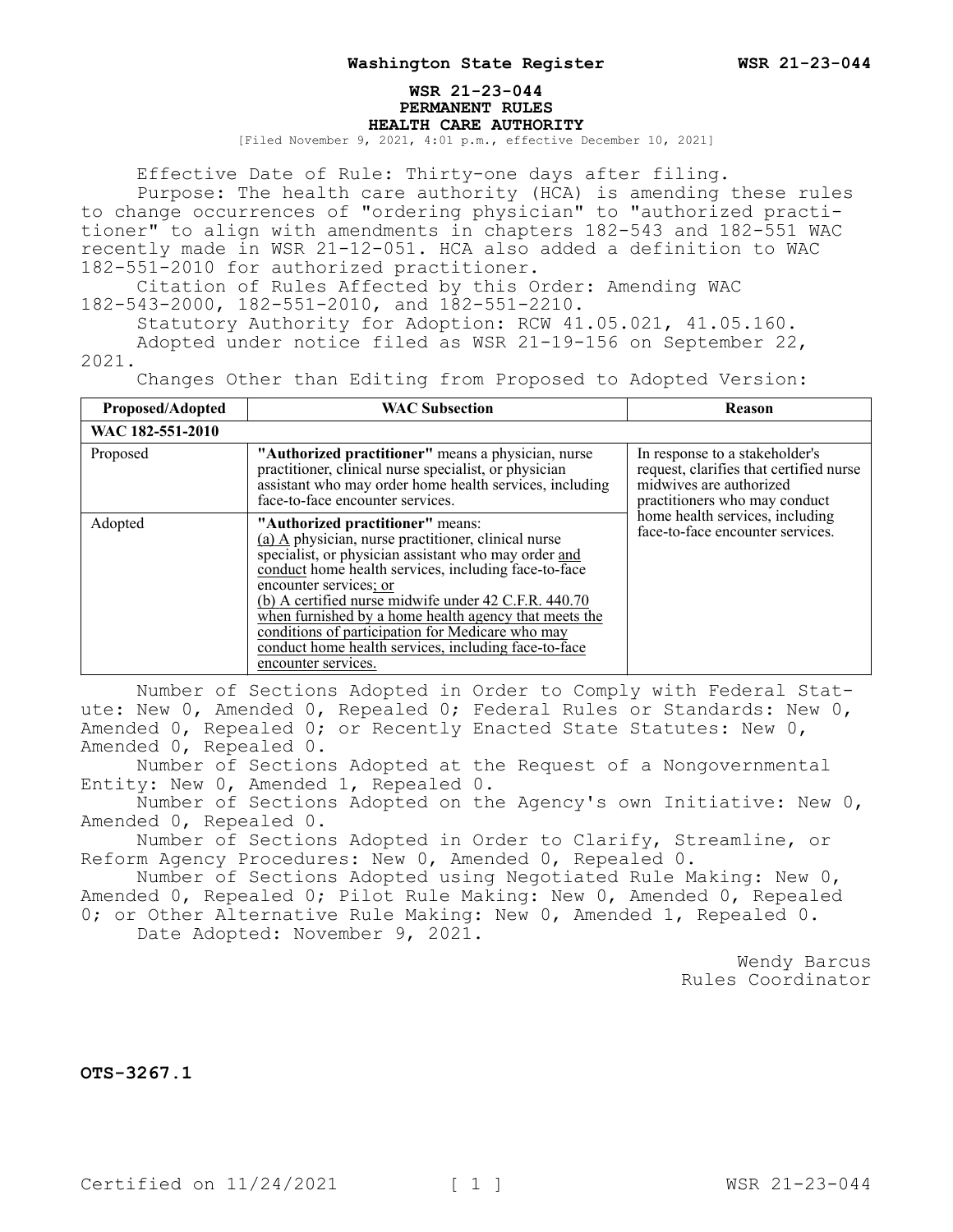AMENDATORY SECTION (Amending WSR 18-24-021, filed 11/27/18, effective 1/1/19)

## **WAC 182-543-2000 Eligible providers and provider requirements.**  (1) The medicaid agency pays qualified providers for medical equipment and repairs on a fee-for-service basis as follows:

(a) Providers who are enrolled with medicare for medical equipment and related repair services;

(b) Qualified complex rehabilitation technology (CRT) suppliers who are enrolled with medicare;

(c) Medical equipment dealers and pharmacies who are enrolled with medicare, and have a national provider identifier (NPI) for medical supplies;

(d) Prosthetics and orthotics providers who are licensed by the Washington state department of health in prosthetics and orthotics. Medical equipment dealers and pharmacies that do not require state licensure to provide selected prosthetics and orthotics may be paid for those selected prosthetics and orthotics only as long as the medical equipment dealers and pharmacies meet the medicare enrollment requirement;

(e) Occupational therapists providing orthotics who are licensed by the Washington state department of health in occupational therapy;

(f) Physicians who provide medical equipment in the office; and

(g) Out-of-state prosthetics and orthotics providers who meet their state regulations.

(2) Providers and suppliers of medical equipment must:

(a) Meet the general provider requirements in chapter 182-502 WAC;

(b) Have the proper business license and be certified, licensed and bonded if required, to perform the services billed to the agency;

(c) Have a valid prescription for the medical equipment.

(i) To be valid, a prescription must:

(A) Be written on the agency's Prescription Form (HCA 13-794). The agency's electronic forms are available online at https:// www.hca.wa.gov/billers-providers/forms-and-publications;

(B) Be written by ((a physician)) an authorized practitioner as defined in WAC ((<del>182-500-0085</del>)) <u>182-551-2010</u> and meet the face-to-face encounter requirements described in WAC 182-551-2040;

(C) Be written, signed (including the prescriber's credentials), and dated by the prescriber on the same day and before delivery of the medical equipment. Prescriptions must not be back-dated;

(D) Be no older than one year from the date the prescriber signs the prescription; and

(E) State the specific item or service requested, diagnosis, estimated length of need (weeks, months, or years), and quantity.

(ii) For dual-eligible clients when medicare is the primary payer and the agency is being billed for only the copay, only the deductible, or both, subsection (2) (a) of this section does not apply.

(d) Provide instructions for use of equipment;

(e) Provide only new equipment to clients, which include full manufacturer and dealer warranties. See WAC 182-543-2250(3);

(f) Provide documentation of proof of delivery, upon agency request (see WAC 182-543-2200); and

(g) Bill the agency using only the allowed procedure codes listed in the agency's published medical equipment billing guide.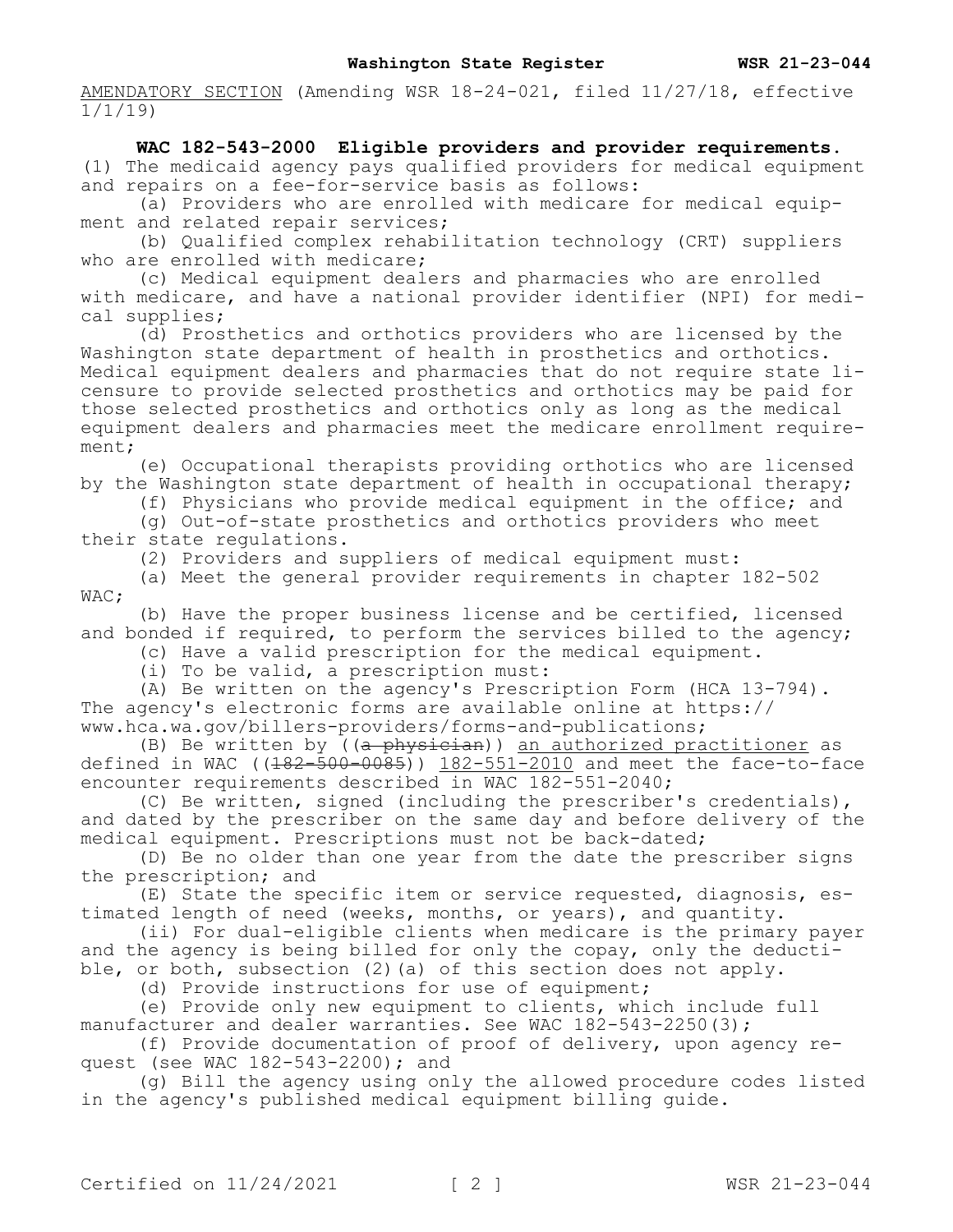[Statutory Authority: RCW 41.05.021, 41.05.160 and 42 C.F.R. Part 440.70; 42 U.S.C. section 1396 (b)(i)(27). WSR 18-24-021, § 182-543-2000, filed 11/27/18, effective 1/1/19. Statutory Authority: RCW 41.05.021 and 41.05.160. WSR 17-15-073, § 182-543-2000, filed 7/14/17, effective 8/14/17. Statutory Authority: RCW 41.05.021 and 2013 c 178. WSR 14-08-035, § 182-543-2000, filed 3/25/14, effective 4/25/14. Statutory Authority: RCW 41.05.021 and Affordable Care Act (ACA) - 76 Fed. Reg. 5862, 42 C.F.R. Parts 405, 424, 447, 455, 457, and 498. WSR 12-15-015, § 182-543-2000, filed 7/10/12, effective 9/1/12. WSR 11-14-075, recodified as § 182-543-2000, filed 6/30/11, effective 7/1/11. Statutory Authority: RCW 74.08.090 and 74.04.050. WSR 11-14-052, § 388-543-2000, filed 6/29/11, effective 8/1/11; WSR 07-17-062, § 388-543-2000, filed 8/13/07, effective 9/13/07. Statutory Authority: RCW 74.08.090, 74.09.530. WSR 01-01-078, § 388-543-2000, filed 12/13/00, effective 1/13/01.]

**OTS-3266.3**

AMENDATORY SECTION (Amending WSR 18-24-023, filed 11/27/18, effective 1/1/19)

**WAC 182-551-2010 Definitions.** The following definitions and abbreviations and those found in chapter 182-500 WAC apply to subchapter II:

**"Acute care"** means care provided by a home health agency for clients who are not medically stable or have not attained a satisfactory level of rehabilitation. These clients require frequent intervention by a registered nurse or licensed therapist.

## **"Authorized practitioner"** means:

(a) A physician, nurse practitioner, clinical nurse specialist, or physician assistant who may order and conduct home health services, including face-to-face encounter services; or

(b) A certified nurse midwife under 42 C.F.R. 440.70 when furnished by a home health agency that meets the conditions of participation for medicare who may conduct home health services, including face-to-face encounter services.

**"Brief skilled nursing visit"** means a registered nurse, or a licensed practical nurse under the supervision of a registered nurse, performs only one of the following activities during a visit to a client:

- (a) An injection;
- (b) Blood draw; or

(c) Placement of medications in containers.

**"Chronic care"** means long-term care for medically stable clients. **"Full skilled nursing visit"** means a registered nurse, or a licensed practical nurse under the supervision of a registered nurse, performs one or more of the following activities during a visit to a client:

- (a) Observation;
- (b) Assessment;
- (c) Treatment;
- (d) Teaching;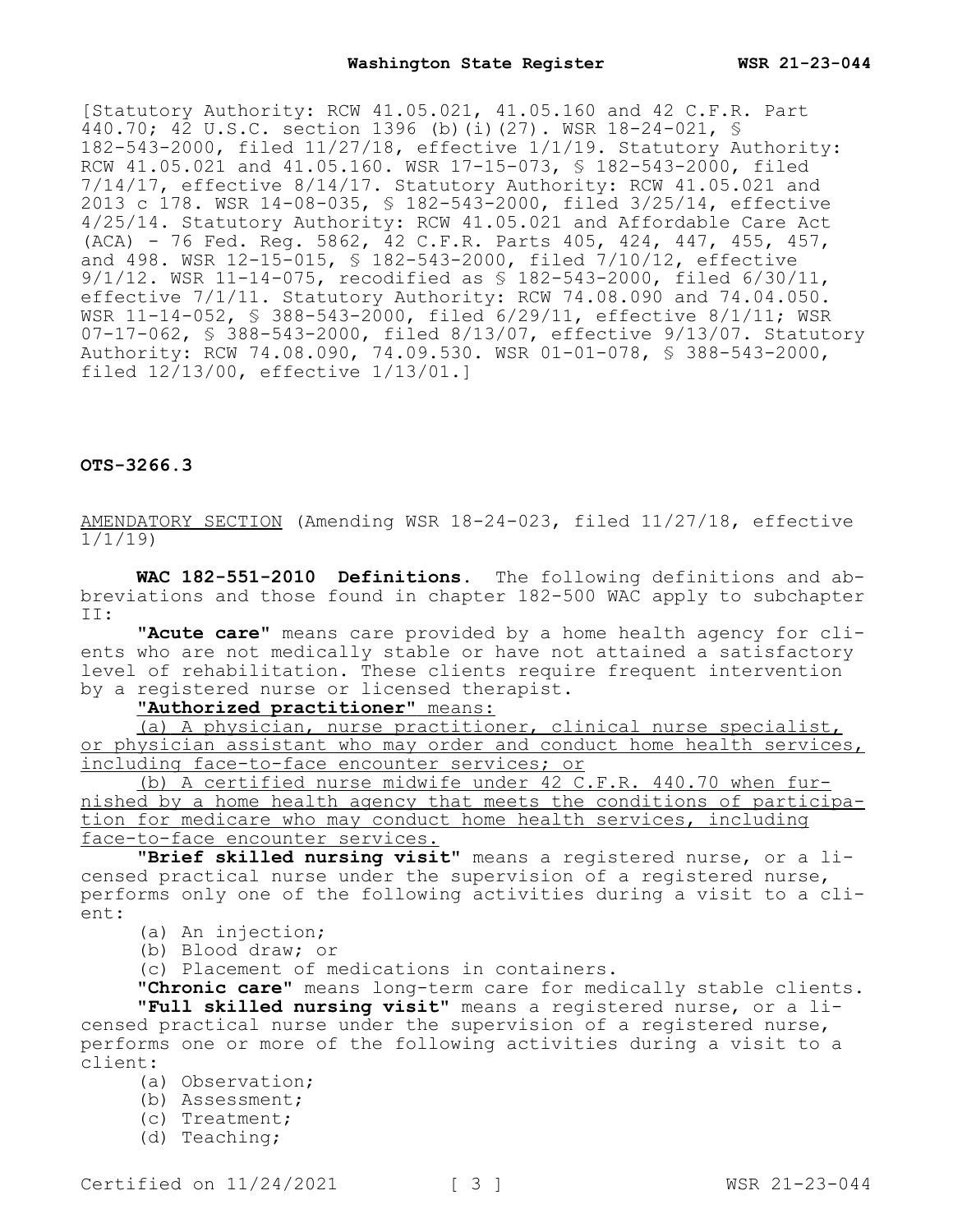- (e) Training;
- (f) Management; and
- (g) Evaluation.

**"Home health agency"** means an agency or organization certified under medicare to provide comprehensive health care on an intermittent or part-time basis to a patient in any setting where the patient's normal life activities take place.

**"Home health aide"** means a person registered or certified as a nursing assistant under chapter 18.88 RCW who, under the direction and supervision of a registered nurse or licensed therapist, assists in the delivery of nursing or therapy related activities, or both.

**"Home health aide services"** means services provided by a home health aide only when a client has an acute, intermittent, short-term need for the services of a registered nurse, physical therapist, occupational therapist, or speech therapist who is employed by or under contract with a home health agency. These services are provided under the supervision of the previously identified authorized practitioners and include, but are not limited to, ambulation and exercise, assistance with self-administered medications, reporting changes in a client's condition and needs, and completing appropriate records.

**"Home health skilled services"** means skilled health care (nursing, specialized therapy, and home health aide) services provided on an intermittent or part-time basis by a medicare-certified home health agency with a current provider number in any setting where the client's normal life activities take place. See also WAC 182-551-2000.

**"Long-term care"** is a generic term referring to various programs and services, including services provided in home and community settings, administered directly or through contract by the department of social and health services' (DSHS) division of developmental disabilities (DDD) or aging and long-term support administration (ALTSA) through home and community services (HCS).

**"Plan of care (POC)"** (also known as **"plan of treatment (POT)"**) means a written plan of care that is established and periodically reviewed and signed by both an ((ordering physician)) authorized practitioner and a home health agency provider. The plan describes the home health care to be provided in any setting where the client's normal life activities take place. See WAC 182-551-2210.

**"Review period"** means the three-month period the medicaid agency assigns to a home health agency, based on the address of the agency's main office, during which the medicaid agency reviews all claims submitted by that home health agency.

**"Specialized therapy"** means skilled therapy services provided to clients that include:

(a) Physical;

(b) Occupational; or

(c) Speech/audiology services.

(See WAC 182-551-2110.)

**"Telemedicine"** - For the purposes of WAC 182-551-2000 through 182-551-2220, means the use of telemonitoring to enhance the delivery of certain home health skilled nursing services through:

(a) The collection and transmission of clinical data between a patient at a distant location and the home health provider through electronic processing technologies. Objective clinical data that may be transmitted includes, but is not limited to, weight, blood pressure, pulse, respirations, blood glucose, and pulse oximetry; or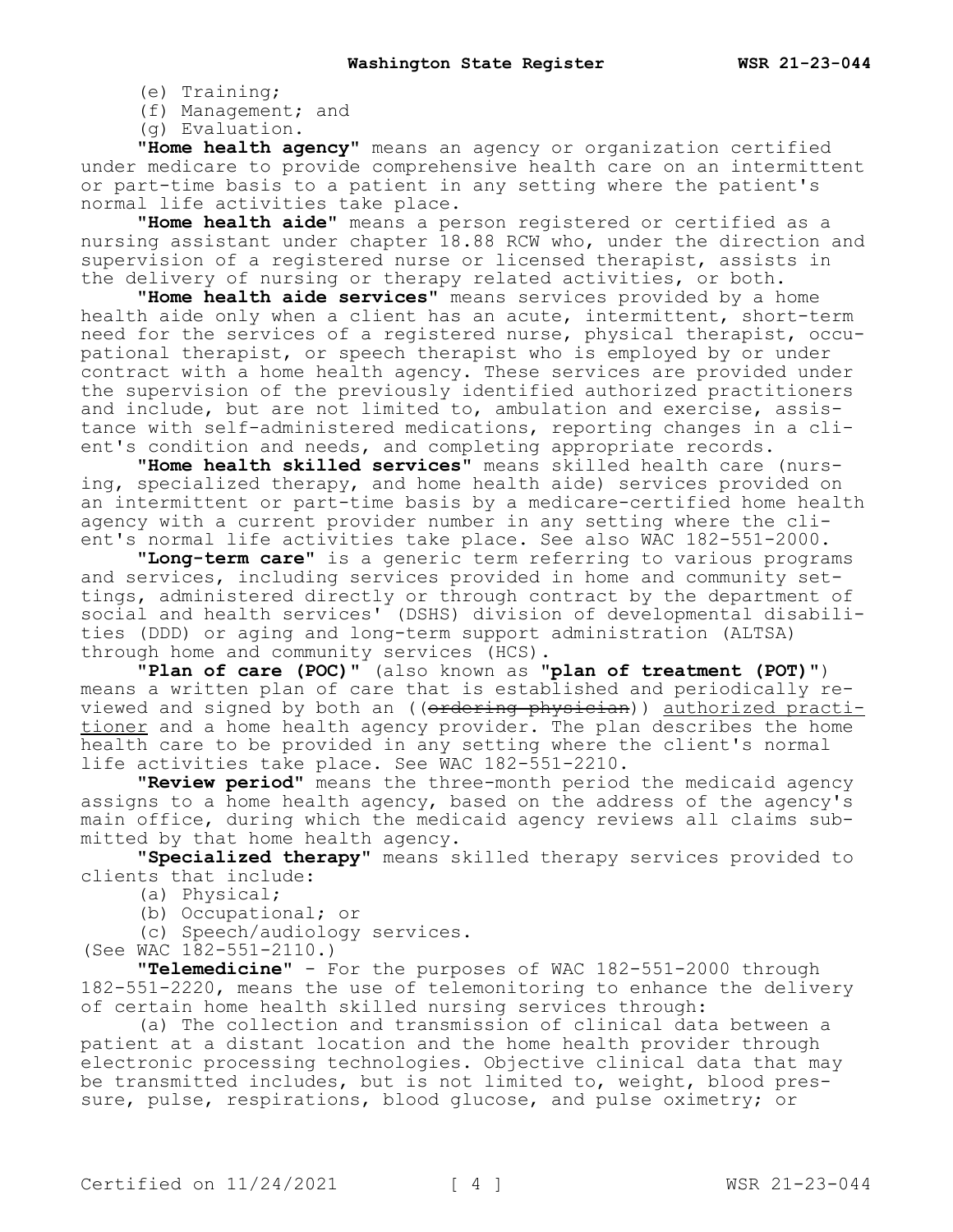(b) The provision of certain education related to health care services using audio, video, or data communication instead of a faceto-face visit.

[Statutory Authority: RCW 41.05.021, 41.05.160 and 42 C.F.R. Section 440.70. WSR 18-24-023, § 182-551-2010, filed 11/27/18, effective 1/1/19. Statutory Authority: RCW 41.05.021, 41.05.160. WSR 16-03-035, § 182-551-2010, filed 1/12/16, effective 2/12/16. WSR 11-14-075, recodified as § 182-551-2010, filed 6/30/11, effective 7/1/11. Statutory Authority: RCW 74.08.090, chapter 74.09 RCW, and 2009 c 326. WSR 10-10-087, § 388-551-2010, filed 5/3/10, effective 6/3/10. Statutory Authority: RCW 74.08.090, 74.09.520, 74.09.530, and 74.09.500. WSR 02-15-082, § 388-551-2010, filed 7/15/02, effective 8/15/02. Statutory Authority: RCW 74.08.090 and 74.09.530. WSR 99-16-069, § 388-551-2010, filed  $8/\overline{2}/99$ , effective  $9/2/99.1$ 

AMENDATORY SECTION (Amending WSR 18-24-023, filed 11/27/18, effective 1/1/19)

**WAC 182-551-2210 Provider requirements.** For any delivered home health service to be payable, the medicaid agency requires home health providers to develop and implement an individualized plan of care (POC) for the client.

(1) The POC must:

(a) Be documented in writing and be located in the client's home health medical record;

(b) Be developed, supervised, and signed by a licensed registered nurse or licensed therapist;

(c) Reflect the ((ordering physician's)) authorized practitioner's orders and client's current health status;

(d) Contain specific goals and treatment plans;

(e) Be reviewed and revised by an ((ordering physician)) authorized practitioner at least every  $((s+$ the (( $\theta$ rdering physician)) authorized practitioner within (( $\theta$ fty $f$ ive)) 45 days of the verbal order, and returned to the home health agency's file; and

(f) Be available to medicaid agency staff or its designated contractor(s) on request.

(2) The provider must include all the following in the POC:

(a) The client's name, date of birth, and address (to include name of residential care facility, if applicable);

(b) The primary diagnosis (the diagnosis that is most related to the reason the client qualifies for home health services) or the diagnosis that is the reason for the visit frequency;

(c) All secondary medical diagnoses, including date or dates of onset or exacerbation;

(d) The prognosis;

(e) The type or types of equipment required, including telemedicine as appropriate;

(f) A description of each planned service and goals related to the services provided;

(g) Specific procedures and modalities;

(h) A description of the client's mental status;

(i) A description of the client's rehabilitation potential;

(j) A list of permitted activities;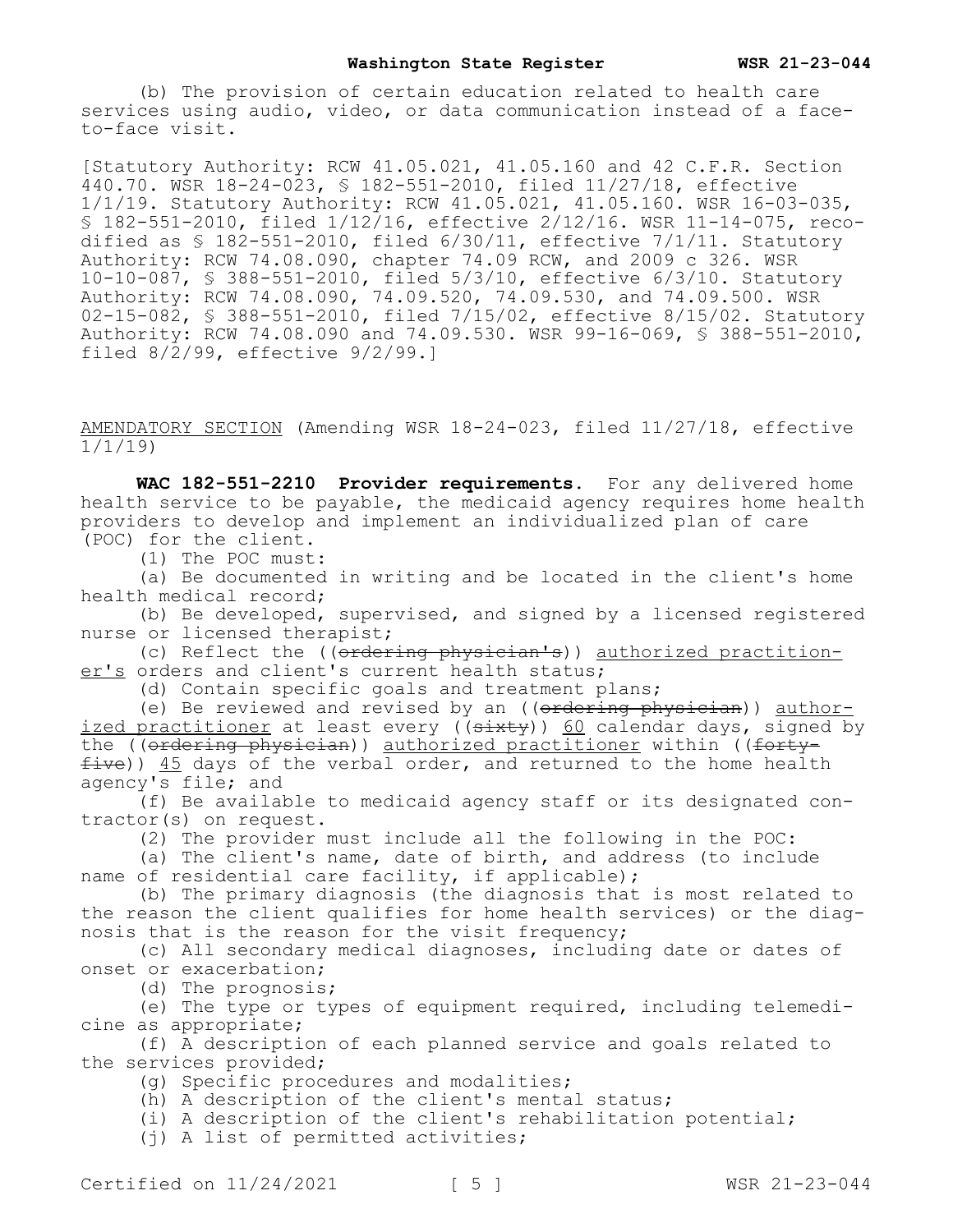(k) A list of safety measures taken on behalf of the client; and

(l) A list of medications which indicates:

(i) Any new prescription; and

(ii) Which medications are changed for dosage or route of administration.

(3) The provider must include in or attach to the POC:

(a) A description of the client's functional limits and the effects;

(b) Documentation that justifies why the medical services should be provided in any setting where the client's life activities take place instead of an ((ordering physician's)) authorized practitioner's office, clinic, or other outpatient setting;

(c) Significant clinical findings;

(d) Dates of recent hospitalization;

(e) Notification to the department of social and health services (DSHS) case manager of admittance;

(f) A discharge plan, including notification to the DSHS case manager of the planned discharge date and client disposition at time of discharge; and

(g) Order for the delivery of home health services through telemedicine, as appropriate.

(4) The individual client medical record must comply with community standards of practice, and must include documentation of:

(a) Visit notes for every billed visit;

(b) Supervisory visits for home health aide services as described in WAC  $182 - 551 - 2120(3)$ ;

(c) All medications administered and treatments provided;

(d) All ((physician's)) authorized practitioner's orders, new orders, and change orders, with notation that the order was received before treatment;

(e) Signed ((physician's)) authorized practitioner's new orders and change orders;

(f) Home health aide services as indicated by a registered nurse or licensed therapist in a home health aide care plan;

(g) Interdisciplinary and multidisciplinary team communications;

(h) Inter-agency and intra-agency referrals;

- (i) Medical tests and results;
- (i) Pertinent medical history; and

(k) Notations and charting with signature and title of writer.

(5) The provider must document at least the following in the client's medical record:

(a) Skilled interventions per the POC;

(b) Client response to the POC;

(c) Any clinical change in client status;

(d) Follow-up interventions specific to a change in status with significant clinical findings;

(e) Any communications with the attending ((ordering physician)) authorized practitioner; and

(f) Telemedicine findings, as appropriate.

(6) The provider must include the following documentation in the client's visit notes when appropriate:

(a) Any teaching, assessment, management, evaluation, client compliance, and client response;

(b) Weekly documentation of wound care, size (dimensions), drainage, color, odor, and identification of potential complications and interventions provided;